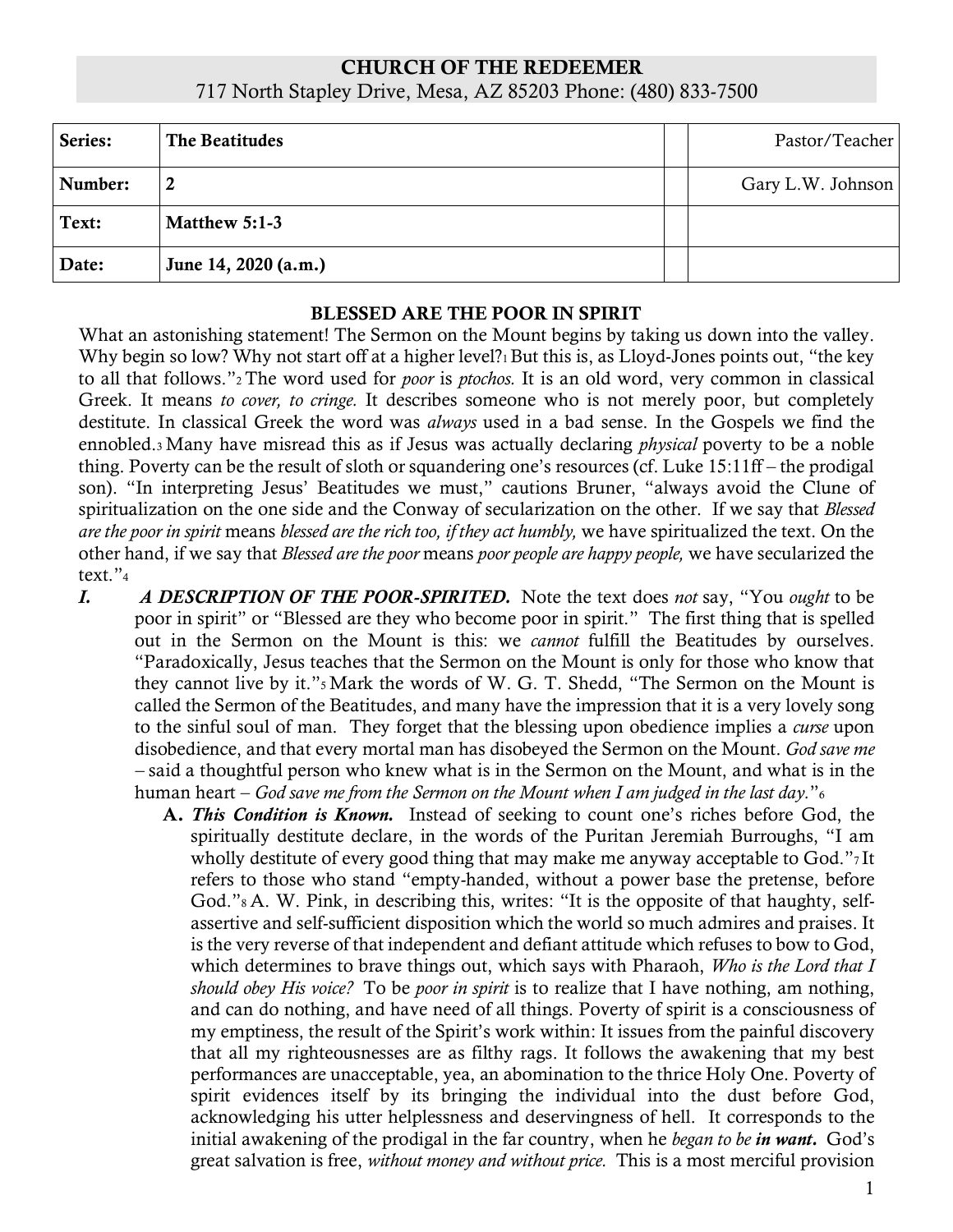of Divine grace, for were God to offer salvation for sale no sinner could secure it, seeing that he has nothing with which he could possibly purchase it. But the vast majority are insensible of this, yea, all of us are until the Holy Spirit opens our sin-blinded eyes. It is only those who have passed from death unto life who become conscious of their poverty, take the place of beggars, are glad to receive Divine charity, and begin to seek the true riches. Thus *the poor have the Gospel preached to them* (Matt. 6:5): preached not only to their ears, but to their hearts!"<sup>9</sup> To this Stott adds: "Thus, to be *poor in spirit* is to acknowledge our spiritual poverty, indeed our spiritual bankruptcy, before God. For we are sinners, under the holy wrath of God, and deserving nothing but the judgment of God. We have nothing to offer, nothing to plead, nothing with which to buy the favour of heaven.

Nothing in my hand I bring, Simply to thy cross I cling; Naked, come to thee for dress; Helpless, look to thee for grace; Foul, I to the fountain fly; Wash me, Saviour, or I die.

This is the language of the poor in spirit. We do not belong anywhere except alongside the publican in Jesus' parable, crying out with downcast eyes, *God, be merciful to me a sinner!* As Calvin wrote: *He only who is reduced to nothing in himself, and relies on the mercy of God, is poor in spirit."*<sup>10</sup>

- B. *This Condition is Irreparable.* Again, listen to Burroughs, "Suppose I have many miseries upon me, yet if I am able to work for myself, I cannot be extremely poor; but when the man hath many miseries upon him, and is not able to work for his livelihood, then is he poor indeed. So it is, though we have lost the image of God, yet if we were able to do anything to help ourselves we were not so poor, but now, when a man sees himself thus miserable, and can do nothing for himself to get any good for the enriching of his soul, he is poor."<sup>11</sup>
- C. *This Condition is Continual.* Those who are stricken with poverty and are *unable* to work, must live upon *continual* alms – this is the meaning of *ptochos.* So the *poor in spirit must* live in continual dependence upon God. "This kind of spiritual poverty is specially commended in Isaiah. It is the *poor and needy* who *seek water and there is none, and their tongue is parched with thirst,* for whom God promises to *open rivers on the bare heights, and foundation in the midst of the valleys,* and to *make the wilderness a pool of water, and the dry land springs of waters* (Isaiah 41:17, 18). The *poor* are also described as people with *a contrite and humble spirit;* to them God looks and with them (though he is *the high and lofty One who inhabits eternity, whose name is Holy)* he is pleased to dwell (Isaiah 57:15; 66:  $1, 2$ )."<sup>12</sup>
- *II. PROMISES TO THE POOR-SPIRITED.* What will satisfy the poor in spirit? Not the forgiveness of sin (a great blessing!), but the promise has to do with the "Kingdom of heaven."
	- A. *The Nature of This Blessing.* There is nothing in this world that can actually make the poor in spirit blessed. "If you would be happy," declares Burroughs, "you must look beyond the world."<sup>14</sup>
	- B. *The Time of This Blessing.* Note the *present* tense: Theirs *is* the Kingdom of heaven. The rewards of vv. 4-9 are *all* future. The first and last promises are present. "The natural conclusion is that the full blessedness of those described in these beatitudes awaits the consummated Kingdom, they already share in the Kingdom's blessedness so far as it has been inaugurated."<sup>15</sup>